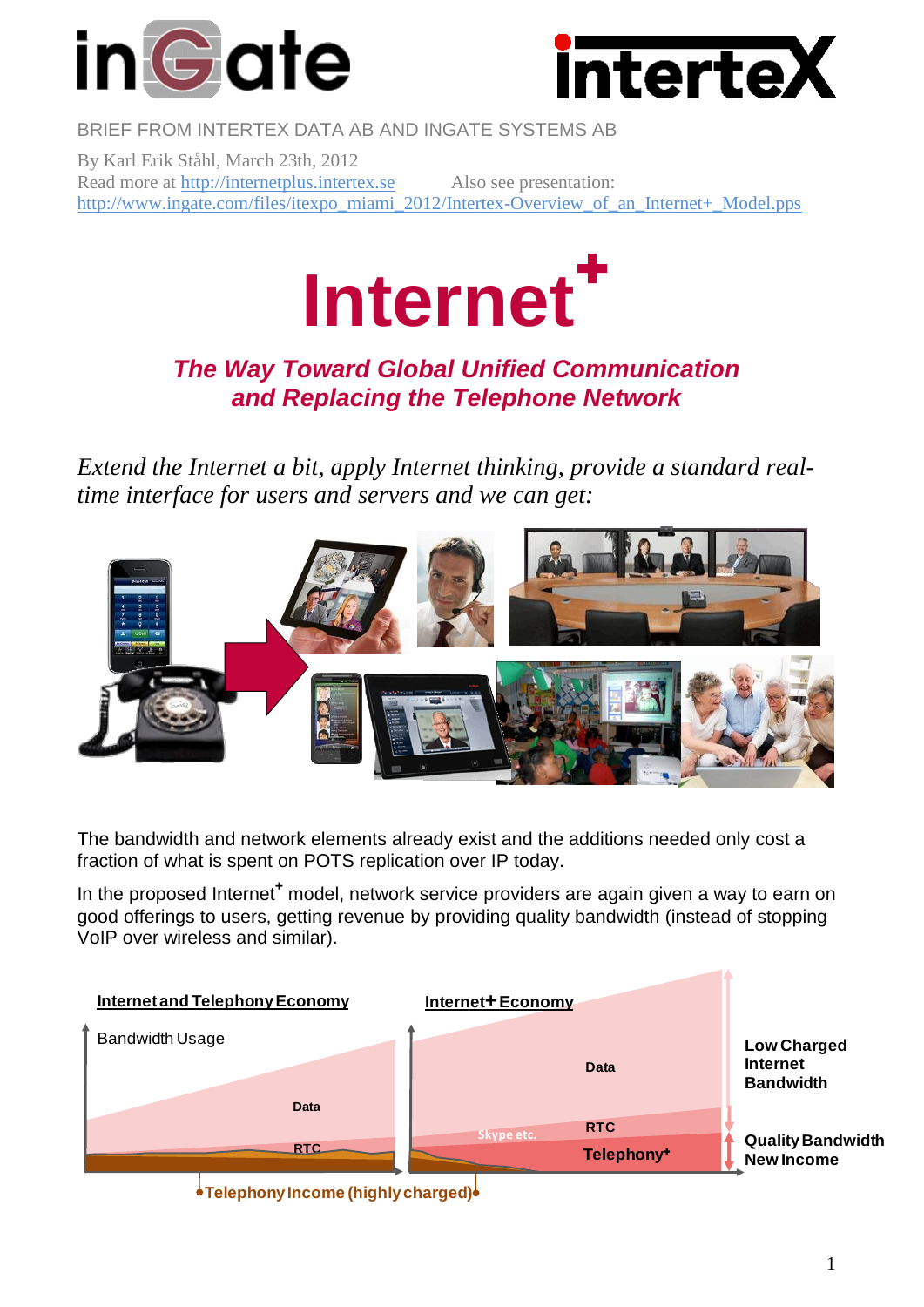**Internet<sup>+</sup>** is high quality real-time communication brought to the Internet, with metering and trust to allow new services as well as including the plain old telephony service (POTS) and replacing the PSTN.

*It is time to release the power of our global network, our terminals, PCs, smartphones and having old telephony (POTS) as a seamless part thereof. The components are available, can replace the PSTN, can extend the Internet and will make the costly POTSoIP structure with all its problems obsolete.* 

*In addition to getting a global real-time multimedia-competent network, at higher reliability and vastly lower infrastructure cost than IMS or other types of SDN networks, service providers can both replicate old business models as well as apply new business models.*

### **The keys to an Internet<sup>+</sup> world of communication:**

A non application-specific transport network: Just like the Internet!

- + Prioritization for real-time traffic Just enable diffserv!
- + Delivery to the users, on LANs and to smartphones
- + Metering and charging of "beyond Internet usage"

### **For a Telephony<sup>+</sup> service (including POTS):**

- + SIP being the standard to use (no deviations, extensions or gateways inside the global network!)
- + Usage of E.164 numbers in addition to SIP address (ENUM to convert to SIP or even to Skype and other islands)
- + Trust between participants (like having a telephony subscription/telephone line/number today)



The Internet**<sup>+</sup>** can be viewed as an Internet access where priority/QoS is also available. The TOQrouter includes functions found in competent E-SBCs, such as a SIP proxy that both solves the firewall/NAT traversal problem and routes calls or messages directly to their destination, without introducing incompatibility and degeneration. It also classifies traffic for prioritizing - QoS. The TOQrouter preferably also contains the SIP registrar, metering and CDR generation for real-time telephony-type services. The interface is SIP as defined, allowing all SIP-based services, without introducing deviations.

Calls to and from PSTN-connected phones are routed to the service provider's gateway closest to the PSTN-connected party, which may be an SBC/softswitch-overlay network with a SIP Interface.



The Internet**<sup>+</sup>** model, allows trust, billing, and management to be separated from the IP transport of a certain service, thus benefitting from the advantages that made the Internet so successful.

For providing the old telephony service as well as any real-time multimedia service (Telepresence, IM, presence, SMS etc.), the service provider's infrastructure collapses to commonly used elements such as DNS, ENUM, and Management System for the "TOQrouter".

TOQ stands for Trust, Open, Quality, and the TOQrouter includes a SIP proxy used for routing calls and messages directly between the endpoints as well as for delivering to users on the LANs or to 3G/4G phones (resolving the firewall/NAT traversal issues without use of workaround methods).

Service provider issues CA-signed certificates for trust, using mutual TLS between all SIP proxies on the WAN side. The same certificates can be used for the meter and to deliver CDRs for billing. The proposed TR-069 management is highly scalable, secure and excellent for reporting detailed usage via real-time CDRs.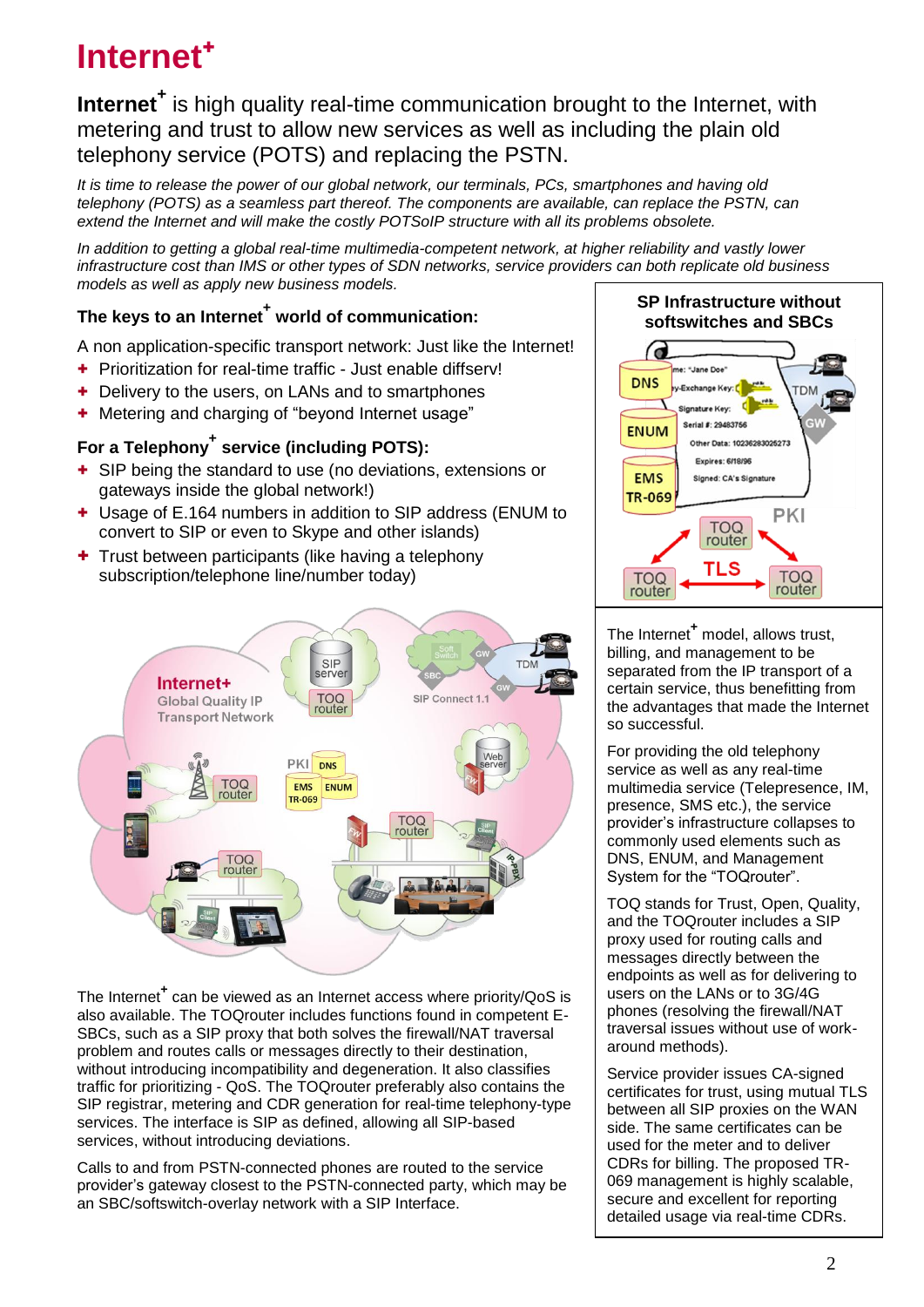## **1 Telephony** + **Please!**

- **Q** Why are SmartPhones so Smart with everything, except in being a Phone? Mobility is better than before, but the experience/usefulness is still only AM-radio quality, far from the telepresence capability of smartphone cameras and screens and available network bandwidth.
- **Q** Why are the enterprise UC, Skype, GoogleTalk and all the others, providing more than plain telephony, in their own islands, in best case communicating via the POTS?
- **Q** Why is FAX failing more and more?
- **Q** Why are telcos concerned about losing their income to Skype and the like instead of offering something better and more attractive?
- **Q** Why does telepresence calling require building a NEW network (as planned by OVCC to meet the high interest and obvious benefits)?
- **Q** Why does my friend call me on my plain telephone number to ask me to start my Skype client (to use island)?
- **Q** Why do the high capacity 4G wireless networks, with IP in the bottom, only offer VoLTE (POTS) in addition to ordinary Internet, and later maybe ViLTE? (Video over LTE)?
- **Q** Why don't our fixed phones and IP phones have the SMS service?
- **Q** Why do so many interoperability issues have to be resolved just to initiate SIP trunking (connecting IP PBXs to operators' VoIP infrastructure)?
- **Q** Why is interfacing to real-time cloud services such a hassle, with lab certifications of various elements (instead of just using a standard)?
- **A** Network service providers have implemented VoIP as an overlay of softswitches and SBCs (IMS or SDN), where (old time) telephony is handled separately from other IP traffic, inhibiting better real-time communication and the benefits of a global IP transport network like the Internet. And the phone number connections are kept within each service provider.

#### **2 Time to Use SIP as Intended**

SIP is a self-routing protocol. It uses DNS to find the SIP server for a called party, which knows the user's current location and forwards the call to that user. The SIP protocol was designed to take advantage of the Internet idea of a global IP transport network, where everyone reaches each other for any usage. The Internet model has proven to be tremendously successful and has changed society forever.



#### **3 The Overlay Structure – SDN or IMS**

Contrary to the SIP model, a softswitch in a network instead delivers the call to another telco/ carrier, which may be closer to the called party. They thereafter bill each other and the users as in the old telephony network. Each telco/carrier usually transports the telephone calls over its own IP network and most often hands the call over to another telco/carrier using old TDM interfaces and charging models models via an NNI (Network to Network Interface). Such structure degrades call quality, introduces interoperability issues and will not carry any service beyond POTS.



Session Delivery Network (SDN)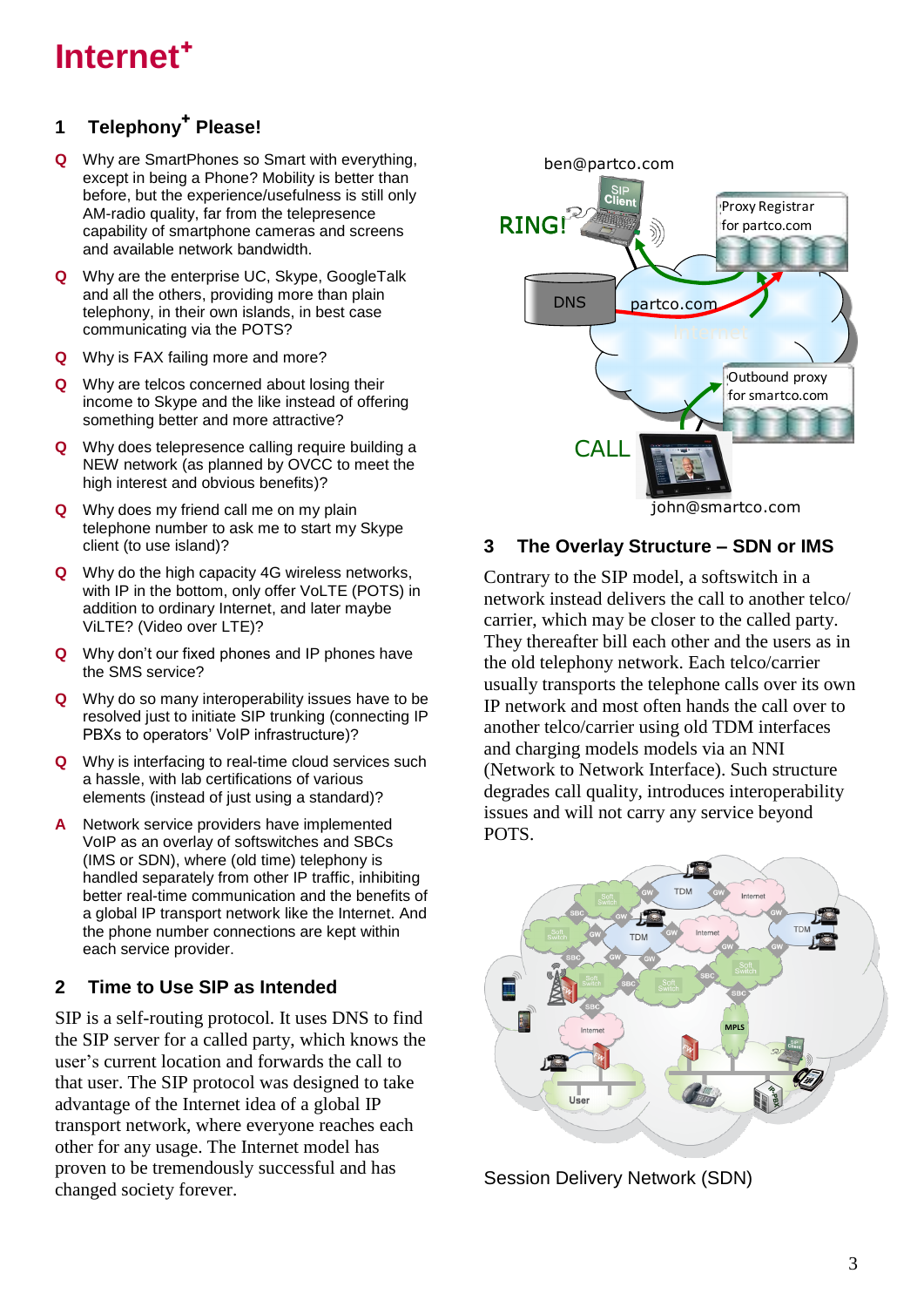Even the 160 year old FAX service has now been shown to fail over SDN networks $<sup>1</sup>$ .</sup>

IMS networks had the ambition of global multimedia delivery, but even if IMS gets its huge and complicated standard extensions together *and* get them implemented, it will still be impossible to even agree on a price list for all the real-time applications that should appear. Application delivery should not be built into the network! After more than five years of IMS deployments, there have yet not been any multimedia calls across telco/carrier domains. IMS-specified peering is not even used between mobile phone networks, where IMS has its roots.

**With the Internet+ model**, every imaginable real-time application would directly be available for use between users and services. Using the SIP standard, service providers can offer flexible price plans for both old services such as POTS, SMS (text messaging) and for new services. Other usage of high quality IP delivery can simply be charged per MB, time, or flat rate where high quality is billed differently from best effort traffic.

#### **4 Structured Service Provider Model**

For telephony-type services, the network provider is often also the telephony service provider, but not always. Over IP access, there are ITSPs providing the regulated telephony service over the Internet or over private IP, e.g. via MPLS or other VPN. In addition, there are the Internet telephony islands like Skype, GoogleTalk and others, characterized by that they don't use E.164 telephone numbers natively and connect via gateways into the regulated telephony world.

#### **In an Internet+ model;**

the Network Provider (NP) provides access to the global Internet and the higher quality paths,

an ACcess Server Provider (ACSP) delivers Internet+ access via the TOQ router to the user's domain - a LAN or a smartphone - and uses the metering function to allow transport-based, service-based or session-based charging for higher quality usage,

an Internet Telephony Service Provider (ITSP) can provide the Telephony+ by providing telephone number, SIP address, and by enabling number translation (e.g. ENUM) and providing integrated access to the POTS world.

These provider functions can and will of course be combined in various ways.

With the current hardware overlay of central softswitches and SBCs, these functions get intermixed and we are stuck in a POTSreplicating world, with interoperability problems and degenerated quality, hindering the modern real-time communication that our terminals are capable of and the Internet has the bandwidth for.

Notice that critical real-time applications only will occupy a small portion of the ever-increasing available bandwidth. – The required prioritization is just a better sharing of available bandwidth.

#### **5 Delivery to the Users**

The delivery of real-time communication (via SIP and possibly also RTSP and WebRTC for other applications) all the way to the users is essential for access and interoperability. The TOQrouter provides this function, via its SIP proxy-based NAT/firewall traversal function (like a capable E-SBC), so that the SIP interface is complete and the same wherever used, at a LAN, by a smartphone, by a service in the cloud as well as for a remote user of a LAN-based SIP PBX.

Today, there are various methods for getting global SIP communication to the LAN users, however most often not provided generally, but only for a specific service, for a federation, or for a cloud service and too often with its own SIP tweaks or in a walled environment, not enabling general SIP connectivity.

E-SBCs or workaround methods are used for getting SIP communication into a private LAN. Workaround methods using keep-alive packets and relying on symmetric RTP are limiting functionality and their success depends on the firewall they have to traverse and can usually not enable higher quality access to be used.

In wireless networks the keep-alive packets also drain the batteries of smartphones, making them unattractive for use over the current Internet channel for real-time applications.

 $\overline{a}$ <sup>1</sup> Mike Coffee, CEO of Commetrex: Work in progress by SIP Forum's FoIP Task Group i3 Forum.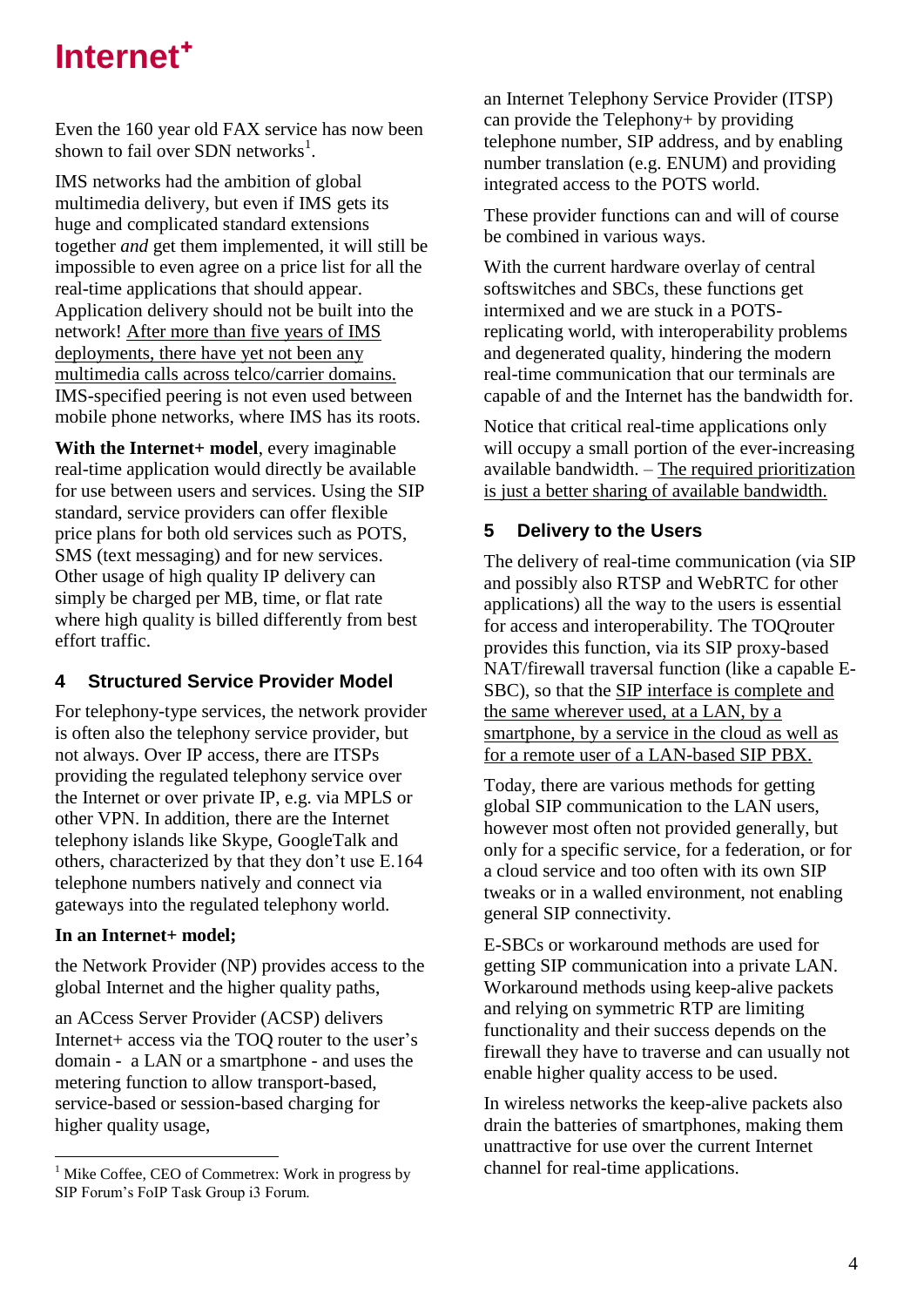## **6 The Purpose of SDN and IMS**

The functions that the SDN, but not current transport network like the Internet, may achieve are: (i) service providers can bill for their services, (ii) the ability to use a higher quality IP transport network, rather than the best effort transport offered by the public Internet, (iii) the ability to only allow trusted users - that is, subscribers to a service provider - to participate in the communication, (iv) fulfilling lawful intercept requirement and (v) fulfilling emergency calling requirements.

**The Internet+ model** can provide the above functions in a much better way, without using an overlay structure of softswitches and SBCs, while maintaining the reliability, scalability and good performance of a global IP transport network (all of which is destroyed by an overlay network through the introduction of massive central elements and multiple conversions).

### **7 The Internet+ Model**

The global IP transport is simply the Internet with added quality paths. This can be provided by turning on diffserv in the routers of the Internet, or providing the higher quality on additional paths. The network providers can select different ways to provide the quality path, as long as white IP addresses are used and the quality path is routed to the Internet.

The quality path must of course be IP-peered between network providers, just like the Internet itself. The same settlement arrangement between network providers (usually settlement-free) should also work for the quality paths.

The TOQrouter can have several WAN interfaces, but still present a single Internet+ access to a user's private LAN or a smartphone on a wireless network.

## **8 The TOQrouter – a Smart E-SBC**

Network providers almost always provide a terminating box at the end of the delivered line. It may be an MPLS router, a T1 router, a cable modem, a DSL modem/router (residential gateway) etc. A TOQrouter can be integrated in or complement such CPEs.

The Intertex IX78 E-SBC has TOQrouter capabilities in an ADSL modem also allowing VLAN ethernet access handling 100 Mbps or up to 50 voice calls. The Ingate SIParator® line of E-SBCs can handle Gbits of data and thousands of calls in TOQrouter applications. They can also encrypt the media streams over the Internet+ transport.

The TOQrouter must include a full RFC 3261 compliant SIP proxy, which routes SIP calls and messages and also translates phone numbers to SIP addresses using public or private ENUM.

Calls to PSTN devices will be routed to a PSTN gateway close to the called party or into an existing overlay network for PSTN connectivity. SIP Connect 1.1 entry points can directly be used.

The TOQrouter handles the NAT/firewall traversal and provides the same SIP interface to users and servers on a private domain as if they were connected on white IP addresses on the public side. This is highly important to allow all type of real-time applications and to avoid introducing incompatibility.

The SIP proxy in the TOQrouter is also important for its NAT/firewall traversal function and for the routing of calls and messages. The SIP proxy is also essential for the classification for prioritization of real-time traffic and for the metering and CDR generation for billing of beyond best effort Internet usage.

The TOQrouter authenticates users, or simply allows anyone on the private domain to use SIP services.

The TOQrouter is trusted to communicate with the SIP network by using Mutual TLS signaling while the service provider supplies certificates signed by a common root CA for all telephony service providers.

The access service provider can use the same certificate for a secure and authenticated connection to its management system. The secure and highly scalable TR-069 management protocol can be used for both management and CDR delivery, which will end up in an SQL database for further processing. The presence of the TOQrouter, its identity and the metering function can also be checked and authenticated via the management system.

## **9 Architectural Benefits**

The proposed architecture, without massive central elements in the communication path and